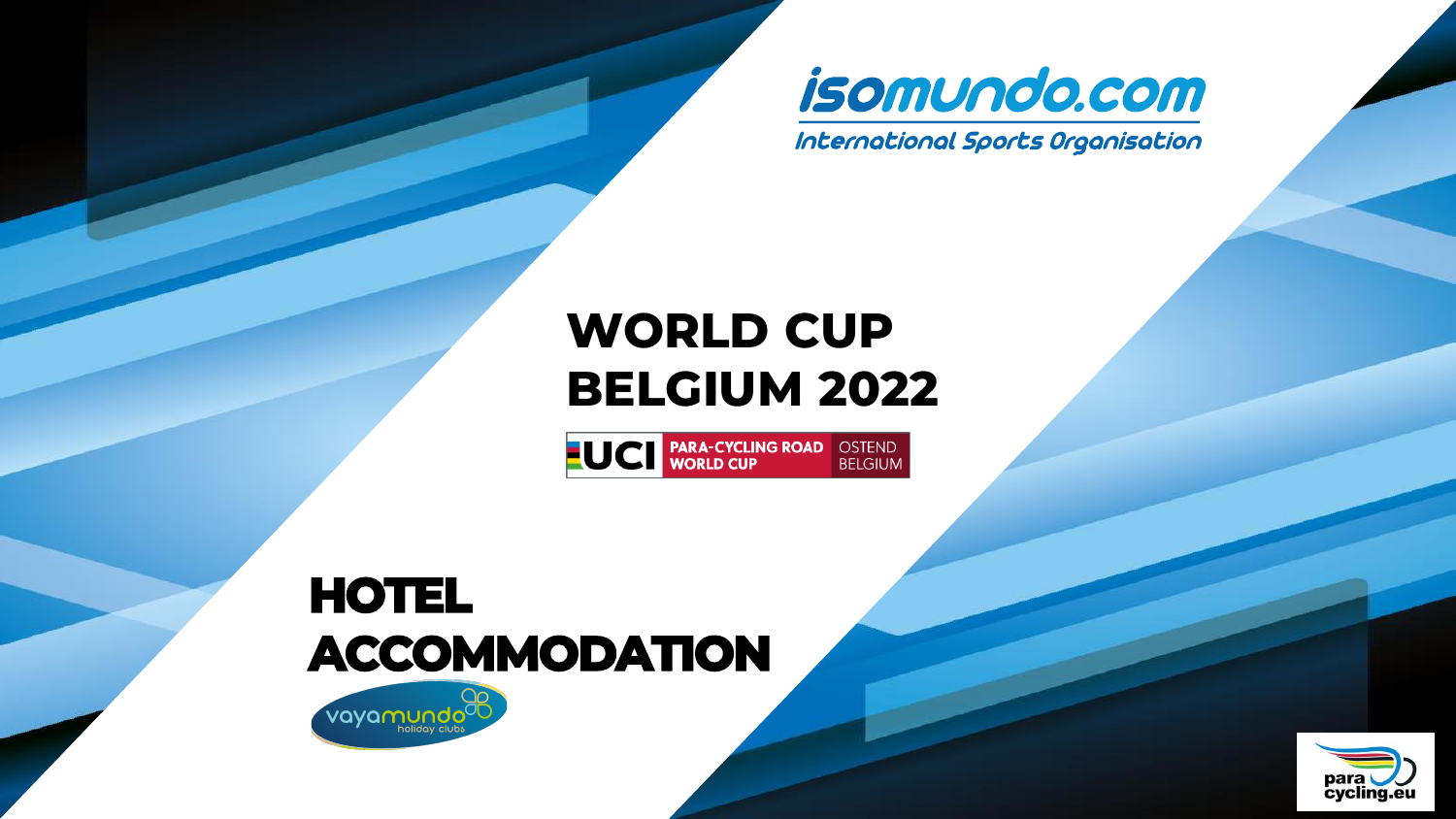

**OFFICIAL RESIDENT PARTNER 2016 - 2017 - 2018 - 2019 - 2020 - 2021 - 2022 UCI PARA-CYCLING ROAD WORLD CUP BELGIUM**



**VAYAMUNDO**

**VAYAMUNDO** 

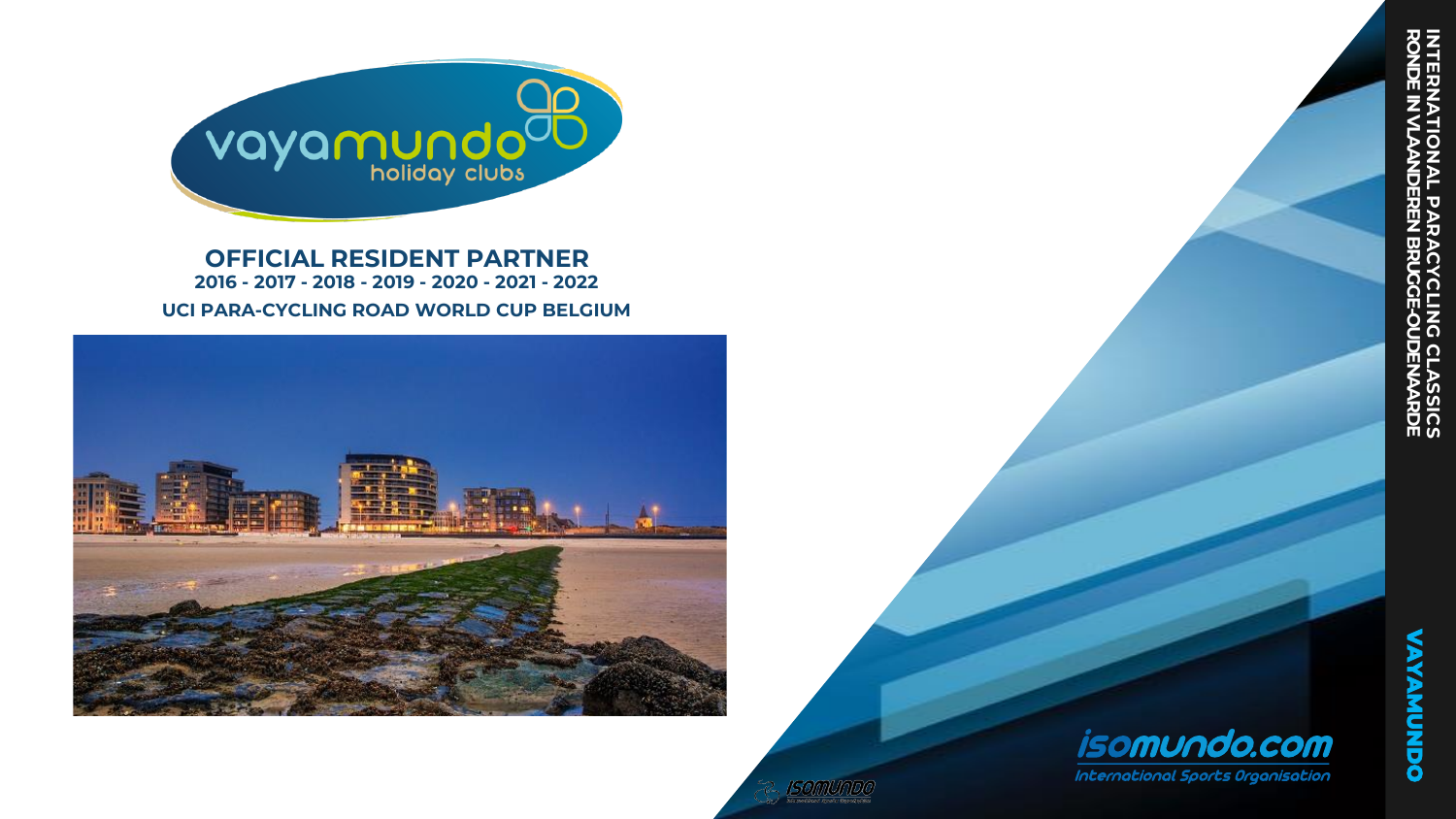### **Official Hotel Accommodation list:**

**Accommodation Capacity of facility**  Hotelroom Max. 2

Studio 3 or 4 persons

#### **Facilities:**

Comfort: Shower or (bath) - separate toilet - Telephone - TV with information channel - Refrigerator - Coffee maker - Microwave

#### **Food and drink :**

Plenty of choice: A **rich breakfast** and an **open sports buffet**, all chefs Vayamundo are at your service.

#### **Internet:**

You can use free wireless internet. Ask the receptionists and become the code to log into the network.

#### **Pool and Wellness:**

The hotel Vayamundo has a family friendly, heated swimming pool. Sauna and Jacuzzi make the Wellness experience complete.

#### **Prices:**

#### **A choice of 2 different reservation possibilities:**

- Half board, breakfast and dinner (price per person/per night): € 109,00 EUR
- Full board, breakfast, lunch and dinner (price per person/per night): € 119,00
- ➢ A single additional charge is 21,00 EUR per person and night.

### **Opening hours of the restaurant to enjoy your meal:**

- Breakfast from 07.30AM until 10.00AM;
- Lunch (a self-service restaurant) from 11.30AM until 01.45PM
- Dinner (self-service restaurant) from 05.45PM until 08.45PM.

### **Good to know:**

- ➢ Made bed upon arrival small and large towel: 8,00 EUR per person
- ➢ Cleaning room, small and large towel, bed-linen Price: € 8,00 per person/per day

**Reservations** directly with the ISOMUNDO secretariat: *Email: hotel.reservation@paracycling.eu*



# *isomundo.com*